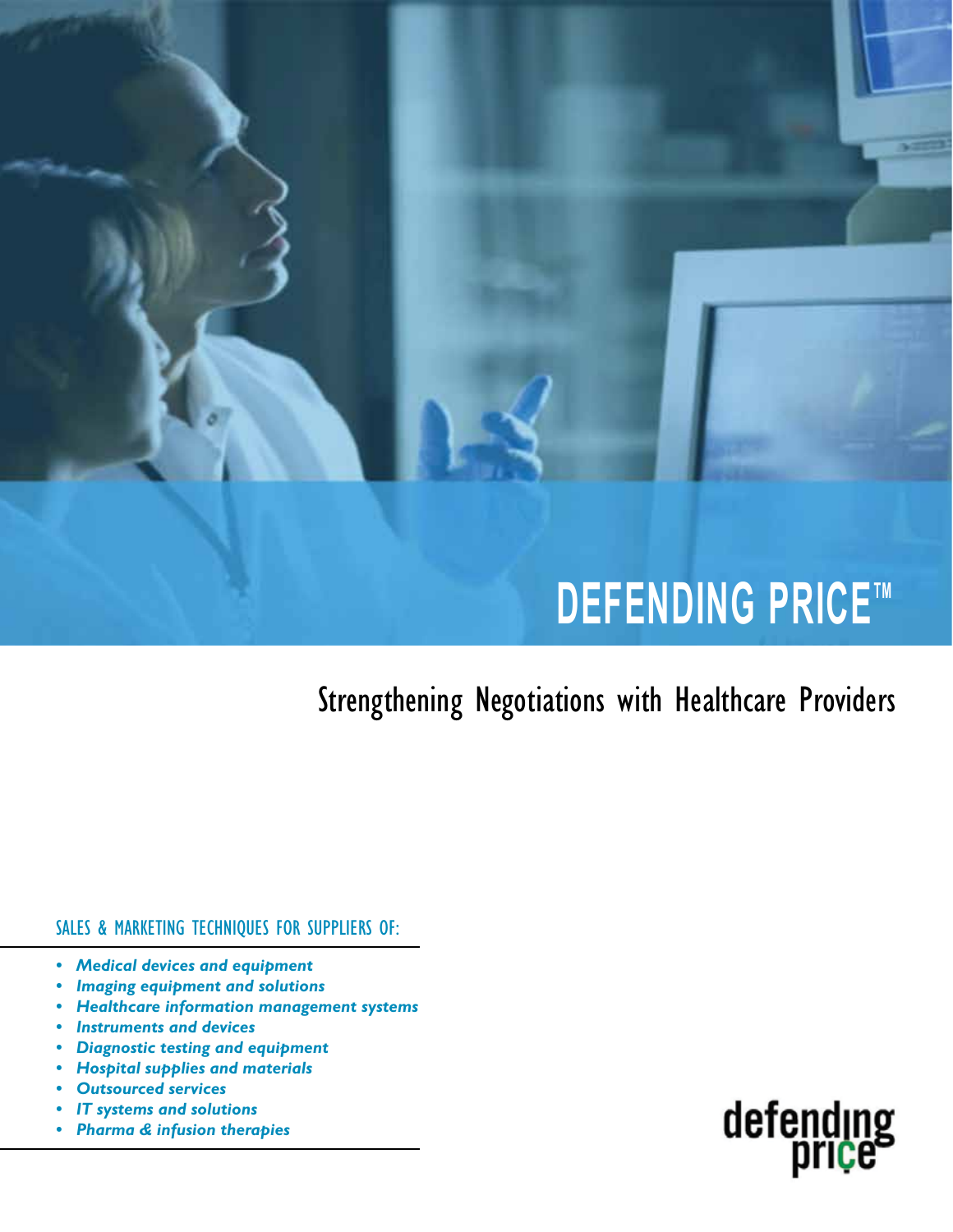**DEFENDING PRICE™ – STRENGTHENING NEGOTIATIONS WITH HEALTHCARE PROVIDERS** 

# WHY IS IT IMPORTANT TO DOCUMENT & DEMONSTRATE VALUE?

Suppliers to the healthcare industry face a challenging sales environment. Healthcare reform, industry consolidation and the shift to new payment models will pressure provider margins. As providers look for ways to contain costs, suppliers can expect to encounter greater pricing pressure.

In order to resist customer demands for discounts suppliers must be able to persuasively document the value they offer in monetary terms. Simply put, suppliers must learn to translate everything they do for customers into the language of dollars and cents. Doing so effectively requires them to understand and leverage key changes underway in today's healthcare industry:

- **The increasing role of Value Analysis Committees;**
- The shift to pay-for-performance and accountable care;
- The specifics of how P4P programs such as Medicare's VBP and SSP will impact reimbursement.

Documenting and demonstrating value is both challenging and rewarding. It is challenging because it involves quantifying benefit claims you want to make - claims that can touch on complex business and patient care management processes. But it is rewarding for the same reason. Meeting these challenges will give you a powerful competitive advantage over your rivals, as well as allow your company to defend, and improve, your price and bottom line.

That's why Kotler Marketing Group has developed an industry-specific program specifically designed to help suppliers build an economic business case for their offerings. Ample time is spent working with participants to document the value of their specific offerings.

### Common Sales Challenges That Are Addressed

- Understanding how to quantify and measure value
- **Providing clinical and economic justifications for your product or service**
- Positioning supplier offerings against CMS initiatives such as Readmission Reduction, Value-Based Purchasing, and Shared Savings
- Avoiding exaggerated claims that undermine the credibility of your value case
- **Effectively incorporating value analyses and findings into presentations, bids and proposals**

# Understand How to Quantify the Value of Benefits That Suppliers Typically Promote, Such as:

- **Improving workflows**
- **Improving throughput and turnaround time (TAT)**
- **Improving patient outcomes**
- Reducing downtime
- **Improving productivity**
- Reducing supply costs
- Improving accuracy and reliability
- **Reducing infections and injuries**
- Reducing re-admissions

#### BENEFITS OF THE PROGRAM:

- Designed specifically for suppliers in the health care industry
- Learn how to respond to customer demands for lower prices
- Review research conducted with Value Analysis Committees (VACs) on how they approach evaluation and sourcing decisions
- Hear about success stories from the health care supplier community
- Begin documenting the full value of your own products and services
- An opportunity to benchmark yourself against industry best practices

#### KEY REFORM INITIATIVES AND IMPLICATIONS FOR SUPPLIERS:

- Value-Based Purchasing
- **Readmission Reduction**
- Shared Savings (ACOs)
- **Hospital Acquired Conditions** (HACs)
- Bundled Payments

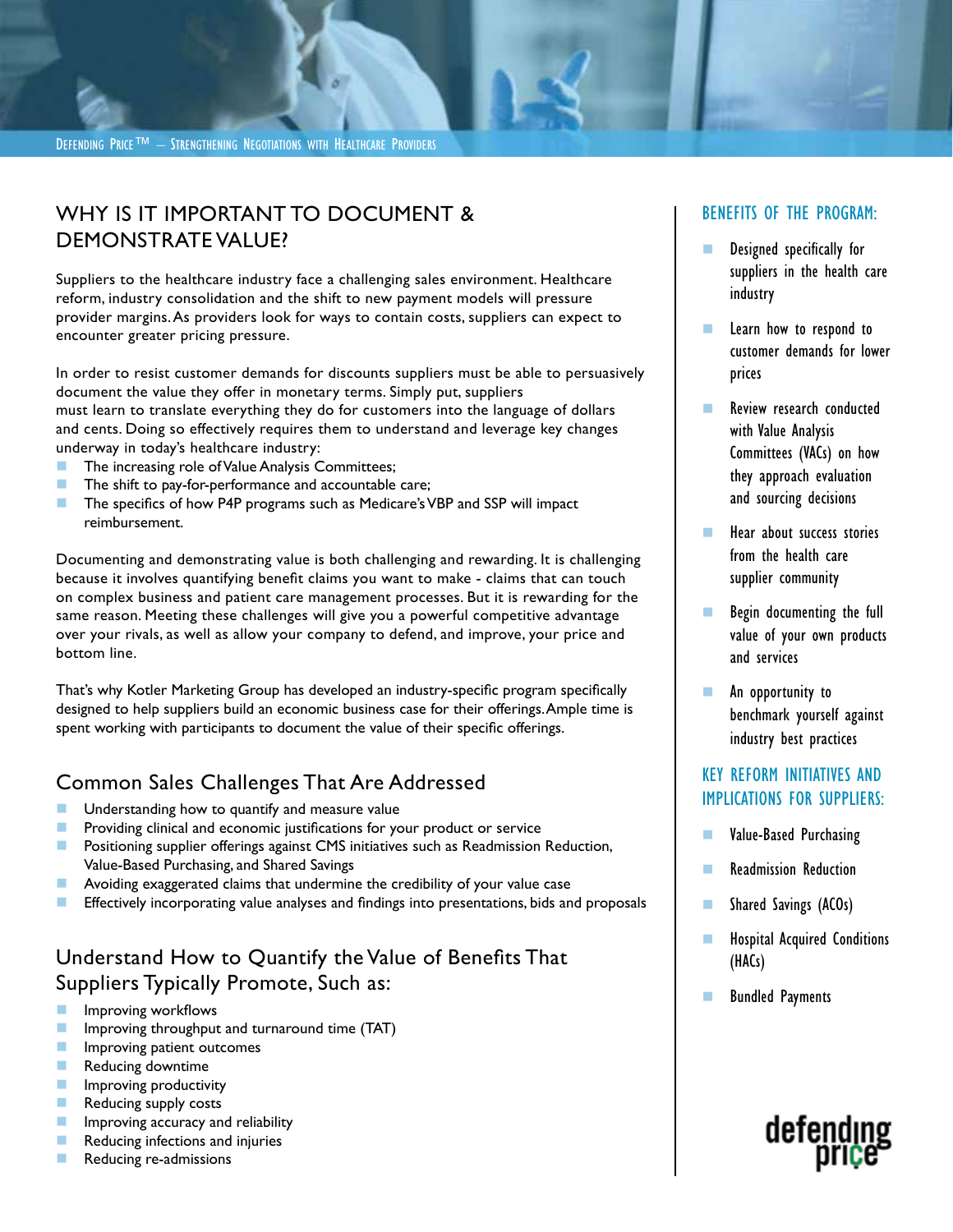#### WHO HAS ATTENDED?

- $\blacksquare$  3M
- Abbott
- **Accuvein**<br>**B** B Braun
- B.Braun
- **BASF**
- BD<br>■ Bay
- Bayer
- **Biomet**
- **BioReliance**
- **Biotronik**
- **Boston Scientific**
- **Cardinal**<br>Covidien
- **Covidien**<br>Cyberoni
- Cyberonics
- **Davol**
- **Draeger**<br>DuPont
- **DuPont**
- **■** Exactech
- GE Healthcare<br>Getinge
- Getinge
- **■** Hitachi
- **Hollister**<br>Hologic
- Hologic<br>■ LabVant
- LabVantage
- **LifeNet Health**
- **IBM** Healthcare
- Instrumentation Labs
- $\blacksquare$   $\blacksquare$
- **Karl Storz**<br>Heica
- **Leica**<br>La MAOL
- MAQUET
- **McKesson**<br>Medtronia
- **Medtronic**<br>MethoSens
- OrthoSensor
- **PETNET Solutions**<br>**P**etra Pfizer
- **P**fizer<br>Phillin
- **Phillips**
- **No. QuadraMed**<br>No. Sage
- Sage<br>Shiel
- Shield Healthcare<br>Siemens Healthca
- Siemens Healthcare
- **Siemens Medical**
- Sorin<br>STERI
- STERIS<br>Strykei
- **Stryker**<br>Sysmex
- **Sysmex**<br>Teleflex
- Teleflex
- **Thermo Fisher**
- **Tornier**<br>Toshiha
- **The Toshiba Medical Imaging<br>The Varian Medical Systems**
- Varian Medical Systems **Varta Medical**
- 
- Zeiss<br>■ Zimm Zimmer Biomet
- $\blacksquare$  Zoll

## What You'll Get

Workshop participants will:

- **Learn about industry best practices regarding value-based presentations, sales tools,** and proposals
- **Benefit from Kotler Marketing Group research with Value Analysis Committees (VACs)** at leading IDNs and health systems.
- **Develop a benefits framework for your products & services**
- **Draft a research agenda for documenting the value you offer customers**
- **Understand how to develop effective value-based sales & marketing collateral**
- **Learn how to overcome specific objections from VACs and Purchasing Organizations**

### Who Should Attend

This one day seminar is designed for:

- **Sales & Marketing Executives**
- **Territory Managers and Account Reps**
- **Marketing and Product Managers**
- **Pricing Managers and Analysts**
- **Sales Support and Medical Affairs**

### The Presenter

The workshop is facilitated by the following instructor:

**Tony Kotler** has over twenty years experience in the healthcare industry. Much of this time has been spent working with suppliers - from medical device and consumables vendors to capital equipment and service providers - to better understand, measure, and communicate the value of their products, systems, and services. He has had articles and papers regarding value-based sales and marketing published in *BtoB, Marketing News*, and *Selling Power*. He has presented on the topic of value-based pricing at healthcare conferences, sales meetings, and trade shows. He is a co-author of several research reports and guides, including a current study with Value Analysis Committees (VACs) that examines how buyers evaluate purchase decisions in the healthcare, as well as how suppliers attempt to influence the purchase decision. He has trained dozens of leading suppliers to more effectively defend their price. Prior to joining Kotler Marketing, Tony held several sales and marketing positions with healthcare suppliers.